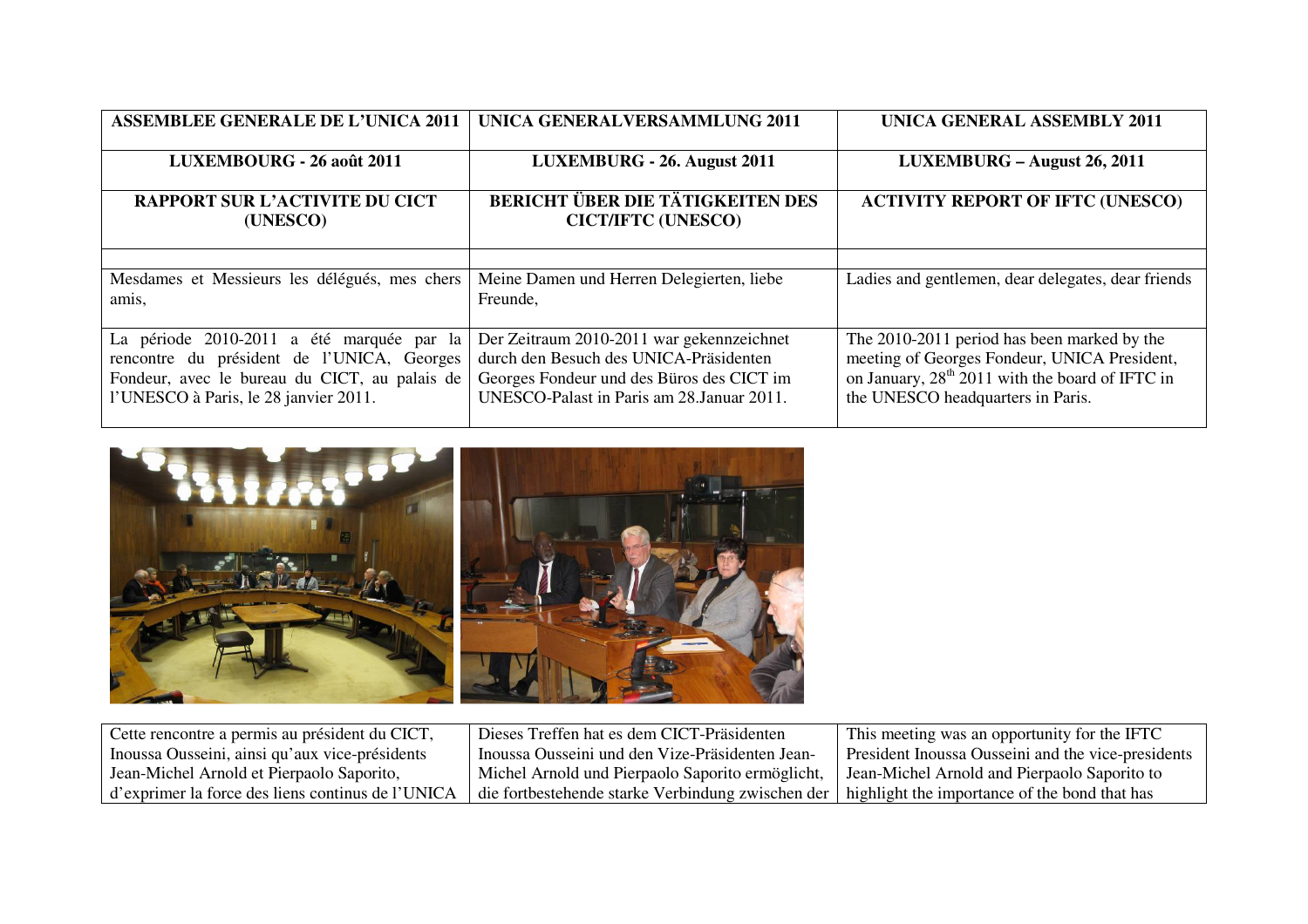| avec le CICT, ainsi que l'intérêt qu'ils portent à   | UNICA und dem CICT sowie deren Interesse an          | steadily developed between UNICA and IFTC, as       |
|------------------------------------------------------|------------------------------------------------------|-----------------------------------------------------|
| nos activités. Le président Fondeur a rappelé        | unseren Tätigkeiten zum Ausdruck zu bringen.         | well as the latter's interest in our activities.    |
| combien l'UNICA, membre fondateur du CICT,           | Präsident Fondeur hat seinerseits noch einmal        | President Fondeur also emphasized the               |
| était également très attachée à cette relation. Il a | betont, dass die UNICA als Gründungsmitglied         | significance of this form of cooperation for        |
| décrit nos activités et, en particulier, le point    | des CICT ebenfalls sehr großen Wert auf diese        | $UNICA$ – one of the founding members of IFTC.      |
| d'orgue que constitue notre congrès annuel.          | Beziehungen legt. Er hat unsere Tätigkeiten          | He gave a short description of our activities,      |
|                                                      | beschrieben und dabei insbesondere den jährlichen    | insisting on the climatic event: our annual         |
|                                                      | Höhepunkt, unseren Kongress, hervorgehoben.          | congress.                                           |
| Il a bien sûr présenté le congrès qui se déroulera   | Selbstverständlich hat er den diesjährigen           | He also took the opportunity to present this year's |
| cette année à Luxembourg, et a fait part des actions | Kongress, der in Luxemburg stattfinden wird,         | congress organised in Luxemburg and reported        |
| entreprises par l'UNICA pour favoriser les           | vorgestellt und von den Aktivitäten der UNICA in     | about our efforts to promote exchanges with         |
| échanges avec les pays émergents. Il a également     | Bezug auf die Förderung des Austauschs mit den       | emerging countries. He also mentioned the quest     |
| évoqué la recherche de contributions financières     | Schwellenländern berichtet. Er hat ebenfalls die     | for sponsors to give some financial support to      |
| pour aider les auteurs de ces pays à participer au   | Suche nach finanzieller Unterstützung für die aus    | authors from these countries so that they could     |
| congrès de l'UNICA. Le CICT n'est                    | diesen Ländern stammenden Autoren                    | attend the UNICA Congresses. IFTC is                |
| malheureusement pas en mesure d'aider                | angesprochen, die es ihnen ermöglichen würde, an     | unfortunately unable to provide such support to its |
| financièrement ses membres, mais il a été rappelé    | dem UNICA Kongress teilzunehmen. Leider ist          | members, but there is a possibility for specific    |
| que des actions spécifiques en ligne avec les        | der CICT nicht in der Lage, ihren Mitgliedern        | actions to obtain some, according to UNESCO         |
| priorités de l'UNESCO pouvaient bénéficier des       | finanziell zu helfen, doch es wurde daran erinnert,  | priorities, can obtain some assistance from         |
| programmes de participation.                         | dass spezielle Aktionen, die mit den Prioritäten der | Participation programs.                             |
|                                                      | UNESCO einhergehen, im Rahmen von                    |                                                     |
|                                                      | Beteiligungsprogrammen gefördert werden              |                                                     |
|                                                      | können.                                              |                                                     |
| La directrice générale de l'UNESCO ayant décidé      | Da die UNESCO-Generaldirektorin beschlossen          | As the Director-General of UNESCO has added a       |
| d'inscrire à l'ordre du jour de la prochaine         | hat, die Revision der UNESCO/NGO-Richtlinien         | new item - the revision of the UNESCO/NGO           |
| conférence générale un point relatif à la révision   | bei der nächsten Generalkonferenz auf die            | directives - on the agenda of the next general      |
| des directives UNESCO / ONG (le CICT est l'une       | Tagesordnung zu setzen (der CICT ist eine der        | conference, and considering that IFTC is one of     |
| ONG faitières de l'UNESCO),<br>des<br>des            | Dachorganisationen der UNESCO), könnten sich         | the umbrella organisation of UNESCO, new            |
| perspectives nouvelles de collaboration pourraient   | neue Perspektiven für die Zusammenarbeit             | perspectives for cooperation will probably emerge   |
| en outre être dessinées.                             | eröffnen.                                            | out of the debates.                                 |
|                                                      |                                                      |                                                     |
| La réunion, à laquelle participaient Lola Poggi,     | Das Treffen, an dem Lola Poggi, Generalsekretärin    | After the meeting in the presence of Lola Poggi,    |
| secrétaire générale du CICT, Annick Demeule,         | des CICT, Annick Demeule, Schatzmeisterin,           | the Secretary-General of IFTC, Annick Demeule,      |
| trésorière, Georges Dupont, délégué général, ainsi   | Georges Dupont, Generaldelegierter, sowie meine      | Treasurer, Georges Dupont, General Delegate, and    |
| que votre serviteur, s'est prolongée par une visite  | Wenigkeit teilgenommen haben, wurde durch eine       | myself, Georges Dupont guided Marie-Lou and         |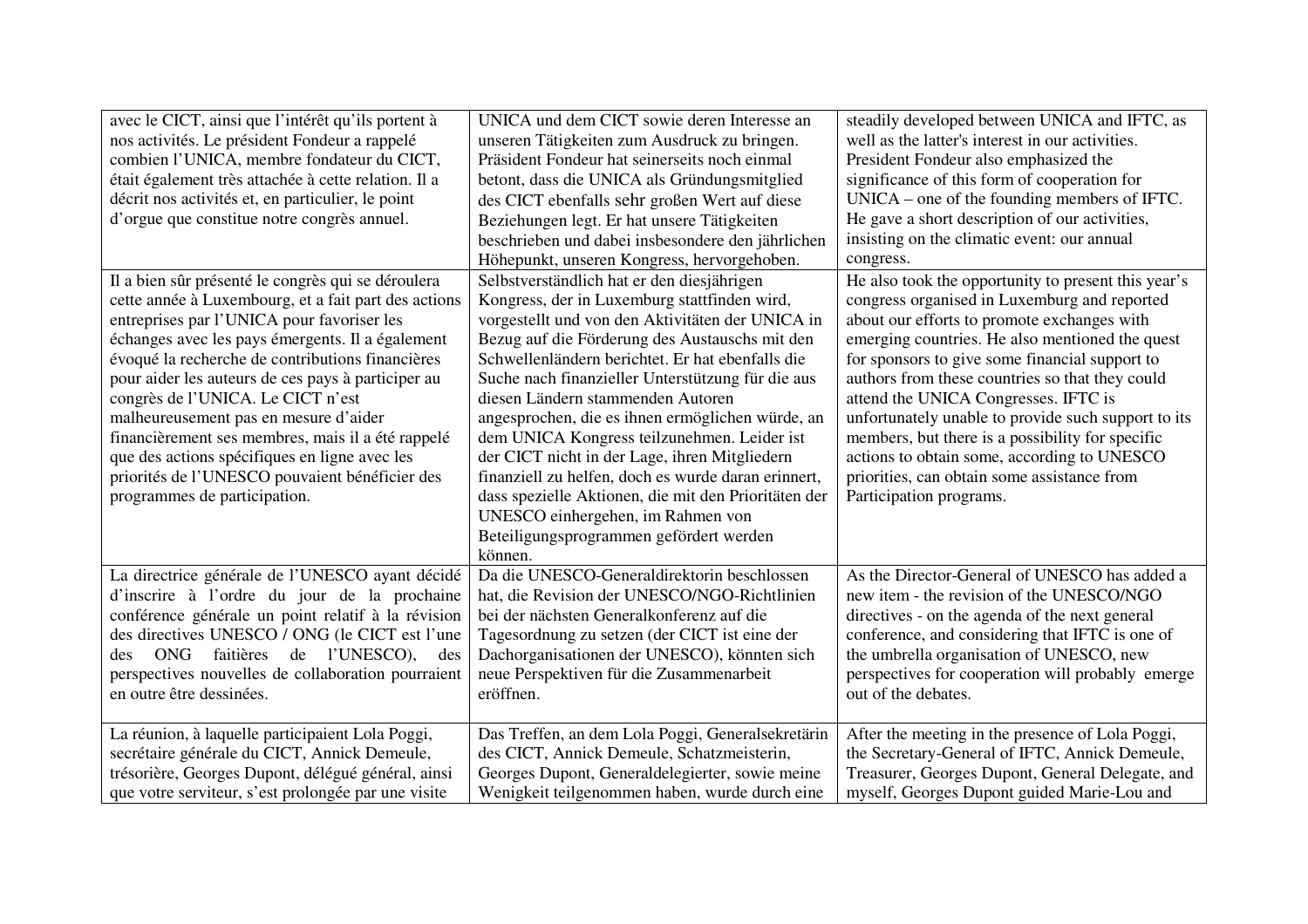| du palais de l'UNESCO, sous la conduite de | Besichtigung des UNESCO Palasts für Marie-Lou | Georges Fondeur for a tour of the premises of the |
|--------------------------------------------|-----------------------------------------------|---------------------------------------------------|
| Georges Dupont, pour Marie-Lou et Georges  | und Georges Fondeur unter der Führung von     | UNESCO Headquarters in Paris.                     |
| Fondeur.                                   | Georges Dupont fortgesetzt.                   |                                                   |



| Le<br>Prix<br><b>CICT</b><br>International<br>du        | Mit dem Internationalen CICT-UNESCO-Preis            | The International IFTC – UNESCO Delmiro de            |
|---------------------------------------------------------|------------------------------------------------------|-------------------------------------------------------|
| UNESCO Delmiro de CARALT<br>2010<br>été<br>$\mathbf{a}$ | Delmiro de CARALT 2010 wurde beim UNICA-             | Caralt Prize for 2010 was awarded during the 2010     |
| décerné, lors du concours de l'UNICA 2010               | Wettbewerb 2010 in Einsiedeln der tunesische         | Congress in Einsiedeln, Switzerland. The laureate     |
| d'Einsiedeln, au film tunisien « La cour des            | Film "La cour des grands" ausgezeichnet. Wie         | was the Tunisian film "La Cour des Grands". As        |
| grands ». Comme chaque année, ce prix est mis à         | jedes Jahr wird die Jury mit der Aufgabe betraut,    | every year, this Prize is an opportunity for the jury |
| la disposition du jury pour récompenser une             | ein Werk zu ehren, das von den von der UNESCO        | panel to reward a film conveying the values of        |
| ceuvre témoignant des valeurs de tolérance et de        | vertretenen Werten der Toleranz und des Friedens     | tolerance and peace promoted by UNESCO.               |
| paix portées par l'UNESCO.                              | zeugt.                                               |                                                       |
|                                                         |                                                      |                                                       |
| Je vous invite à trouver ci-après une rétrospective     | Nachstehend finden sie eine Retrospektive der        | We will find below a list of the films that have      |
| des films ayant reçu ce Prix du CICT – UNESCO           | Filme, die den CICT - UNESCO-Preis seit 1999         | received this Prize since 1999. The list of awardees  |
| depuis 1999, témoignant de la diversité de leurs        | erhalten haben, die auch die Vielfalt ihrer Herkunft | testifies to the diversity of cultures and countries  |
| provenances :                                           | zeigt.                                               | where they were made.                                 |
|                                                         |                                                      |                                                       |
| UNICA 1999 à Lappeenranta (Finlande) :                  | UNICA 1999 in Lappeenranta (Finland) :               | UNICA 1999, in Lappeenranta, Finland :                |
| Terre et vie des Kollas, du Ciné-Vidéo                  | Terre et vie des Kollas, Ciné-Vidéo Flash            | Terre et vie des Kollas, by Ciné-Vidéo Flash          |
| Flash<br>(Luxembourg)                                   | (Luxemburg)                                          | (Luxemburg)                                           |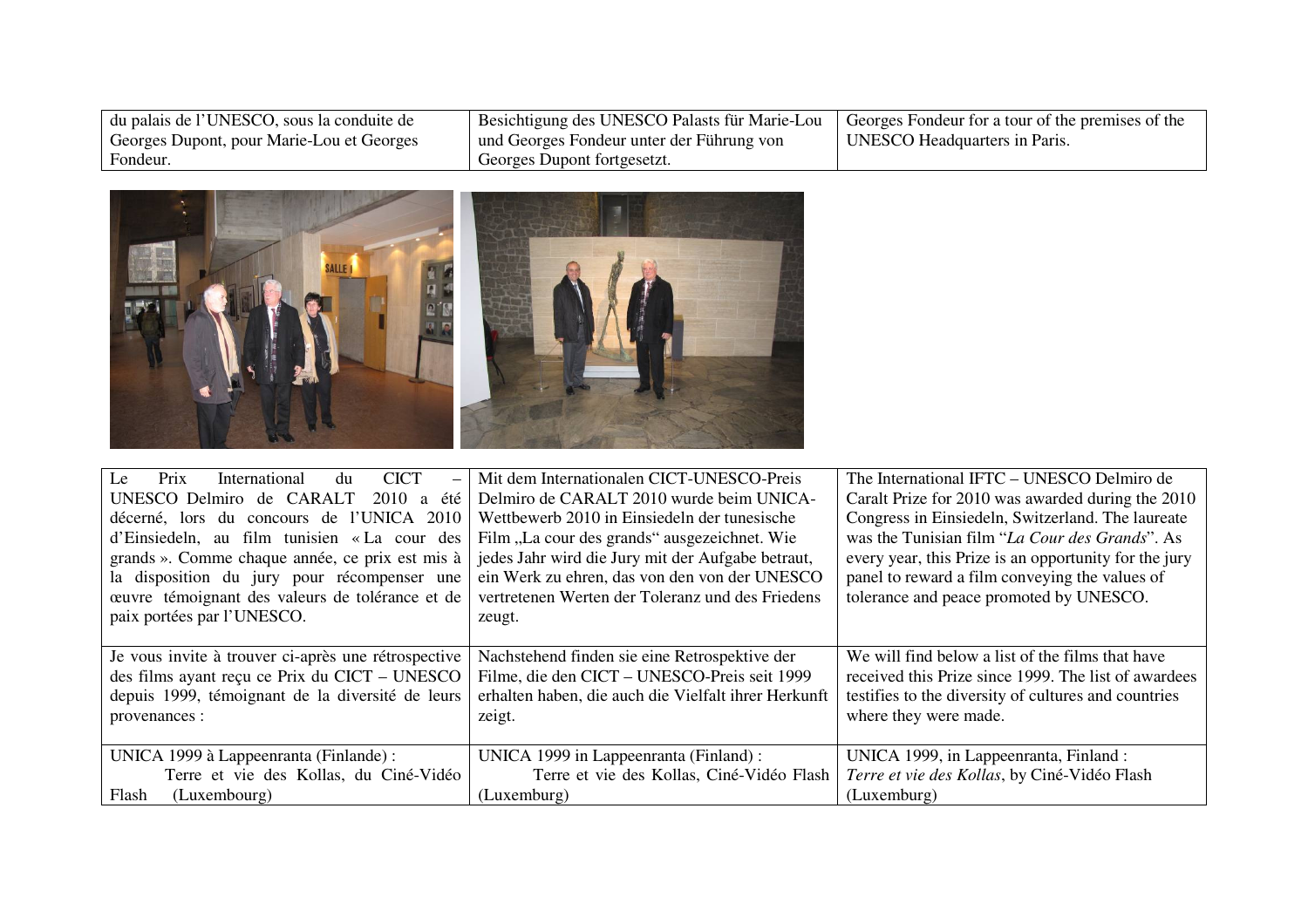| UNICA 2000 à Roermond (Pays-Bas) :                                               | UNICA 2000 in Roermond (Niederlande):                                          | UNICA 2000, in Roermond, Netherlands:                                             |
|----------------------------------------------------------------------------------|--------------------------------------------------------------------------------|-----------------------------------------------------------------------------------|
| Carrière, de Tony Jacobs et Anton Klee                                           | Carrière, von Tony Jacobs und Anton Klee                                       | Carrière, by Tony Jacobs and Anton Klee                                           |
| (Belgique)                                                                       | (Belgien)                                                                      | (Belgium)                                                                         |
|                                                                                  |                                                                                |                                                                                   |
| UNICA 2001 à Tallinn (Estonie) :<br>Gaffney<br>Designer<br>babies,<br>Iian<br>de | UNICA 2001 in Tallinn (Estland):<br>Babies,<br>Designer<br>Gaffney<br>von Iian | UNICA 2001 in Tallinn, Estonia<br>Designer babies, by Ian Gaffney (Great-Britain) |
| (Grande-Bretagne)                                                                | (Großbritanien)                                                                |                                                                                   |
|                                                                                  |                                                                                |                                                                                   |
| UNICA 2002 à Luxembourg (Luxembourg) :                                           | UNICA 2002 in Luxemburg (Luxemburg) :                                          | UNICA 2002 in Luxemburg, GD Luxemburg                                             |
| Bocca di rosa, de Ricardo Marchesini                                             | Bocca di rosa, von Ricardo Marchesini                                          | Bocca di rosa, by Ricardo Marchesini (Italy)                                      |
| (Italie)                                                                         | (Italien)                                                                      |                                                                                   |
| UNICA 2003 à Varsovie (Pologne) :                                                | UNICA 2003 in Warschau (Polen):                                                | UNICA 2003 in Warsaw, Poland                                                      |
| Ha azisten ugy akarja, de Laszlo Petke                                           | Ha azisten ugy akarja, von Laszlo Petke                                        | Ha azisten uby akarja, by Laszlo Petke (Hungary)                                  |
| (Hongrie)                                                                        | (Ungarn)                                                                       |                                                                                   |
|                                                                                  |                                                                                |                                                                                   |
| UNICA 2004 à Veitschöchheim (Allemagne) :                                        | UNICA 2004 in Veitschöchheim (Deutschland):                                    | UNICA 2004 in Veitshöchheim, Germany                                              |
| Jesus de Longchamps, de Eduardo Deauto                                           | Jesus de Longchamps, von Eduardo                                               | Jesus de Longchamps, by Eduardo Deauto                                            |
| (Argentine)                                                                      | (Argentinien)<br>Deauto                                                        | (Argentina)                                                                       |
| UNICA 2005 à Blankenberge (Belgique) :                                           | UNICA 2005 in Blankenberge (Belgien) :                                         | UNICA 2005 in Blankenberge, Belgium                                               |
| Outcome, de Anouar Lahouar<br>(Tunisie)                                          | Lahouar<br>Outcome,<br>Anouar<br>von                                           | Outcome, by Anouar Lahouar (Tunisia)                                              |
|                                                                                  | (Tunesien)                                                                     |                                                                                   |
| UNICA 2006 à Gyeongju (Corée du Sud) :                                           | UNICA 2006 in Gyeongju (Südkorea) :                                            | UNIUCA 2006 in Gyeongju, Republic of Korea                                        |
| Morgenrot, de Susanne Sturzenegger                                               | Morgenrot, von Susanne Sturzenegger                                            | Morgenrot by Susanne Sturznegger (Switzerland)                                    |
| (Suisse)                                                                         | (Schweiz)                                                                      |                                                                                   |
|                                                                                  |                                                                                |                                                                                   |
| UNICA 2007 à Liptovsky Mikulas (Slovaquie) :                                     | UNICA 2007 in Liptovsky Mikulas (Slowakei):                                    | UNICA 2007 in Liptovský Mikuláš, Slovakia                                         |
| Side by side, de Terry et Debbie Mendoza                                         | Side by side, von Terry und Debbie                                             | Side by Side by Terry and Debbie Mendoza (Great                                   |
| (Grande-Bretagne)                                                                | (Großbritanien)<br>Mendoza                                                     | Britain)                                                                          |
| UNICA 2008 à Hammamet (Tunisie) :                                                | UNICA 2008 in Hammamet (Tunesien) :                                            | UNICA 2008 in Hammamet, Tunisia                                                   |
| Brücken bauen, de Bernhard Hausberger                                            | Brücken bauen, von Bernhard Hausberger                                         | Brücken bauen, by Bernhard Hausberger (Austria)                                   |